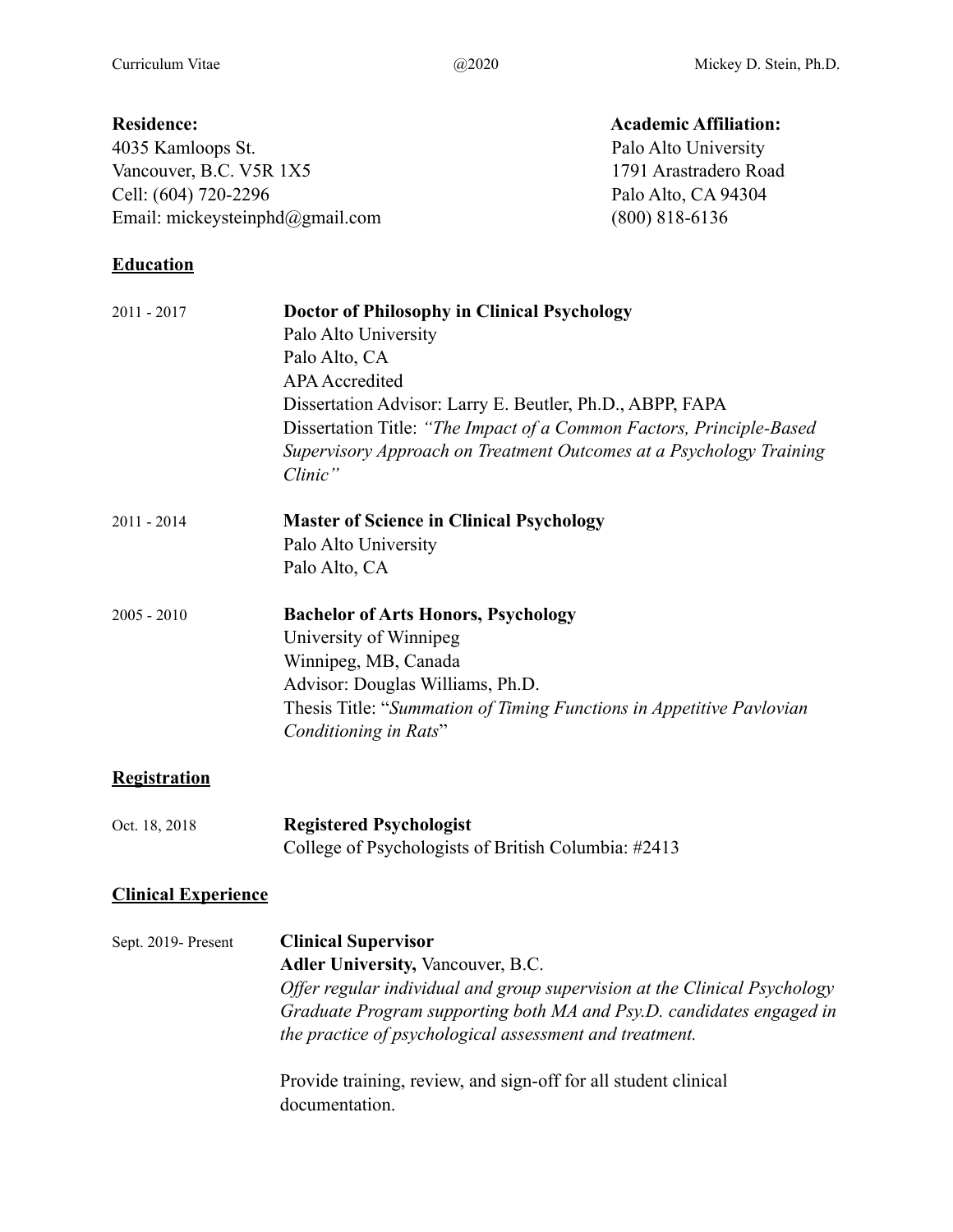|                        | Create regular formal evaluation of the graduate students.                                                                                                                                                                                                                                                                                |
|------------------------|-------------------------------------------------------------------------------------------------------------------------------------------------------------------------------------------------------------------------------------------------------------------------------------------------------------------------------------------|
|                        | Liaise with partner agency staff members to coordinate referral processes,<br>clinical service delivery, and consultation services.                                                                                                                                                                                                       |
| Dec. 2020 - Present    | <b>Registered Clinical Psychologist</b><br>Private Practice - Mickey Stein PhD Inc., Vancouver, B.C.<br>Sole proprietor of psychology practice: www.mickeysteinphd.com                                                                                                                                                                    |
|                        | Provide outpatient individual psychotherapy as well as psychological<br>testing across age groups.                                                                                                                                                                                                                                        |
|                        | Manage all aspects of the business – scheduling, billing, accounting,<br>record keeping, public relations, etc.                                                                                                                                                                                                                           |
| Sept. 2018 - Dec. 2019 | <b>Registered Clinical Psychologist</b><br>Post-Doctoral Clinical Consultant (Sept. 2017 - Nov. 2018)<br>Back in Motion (BiM) Rehab, Vancouver, B.C.<br>BiM is a full-service rehabilitation and employment solutions company<br>assisting Vancouver residents in the Metro Area overcome barriers and<br>realize their employment goals. |
|                        | Provided evidence-based interventions to individuals on short and long<br>term disability with the ultimate goal of improving their level of<br>functioning for the purpose of re-entering the job market.                                                                                                                                |
|                        | Completed Vocational, ADHD, and Learning Disorder psychological<br>assessments. The assessments were used to determine individuals' level of<br>cognitive functioning, academic achievement, and vocational interests.                                                                                                                    |
|                        | Diagnosed learning disorders and provided clarification around any<br>existing mental health disorders.<br>Supervisor: Brenda Hogan, Ph.D.                                                                                                                                                                                                |
| Jul. 2016 - Jun. 2017  | Intern<br>Alaska Psychiatric Institute (API), Anchorage, AK<br>API provides acute, inpatient mental health services for Alaska's<br>metropolitan, rural, and tribal communities. Patients are treated on two<br>adult, one adolescent and two adult forensic units.                                                                       |
|                        | Provided acute psychiatric stabilization and brief therapeutic services to<br>individuals who were in crisis, were decompensated, or otherwise unable<br>to remain in their home communities due to serious mental illnesses.                                                                                                             |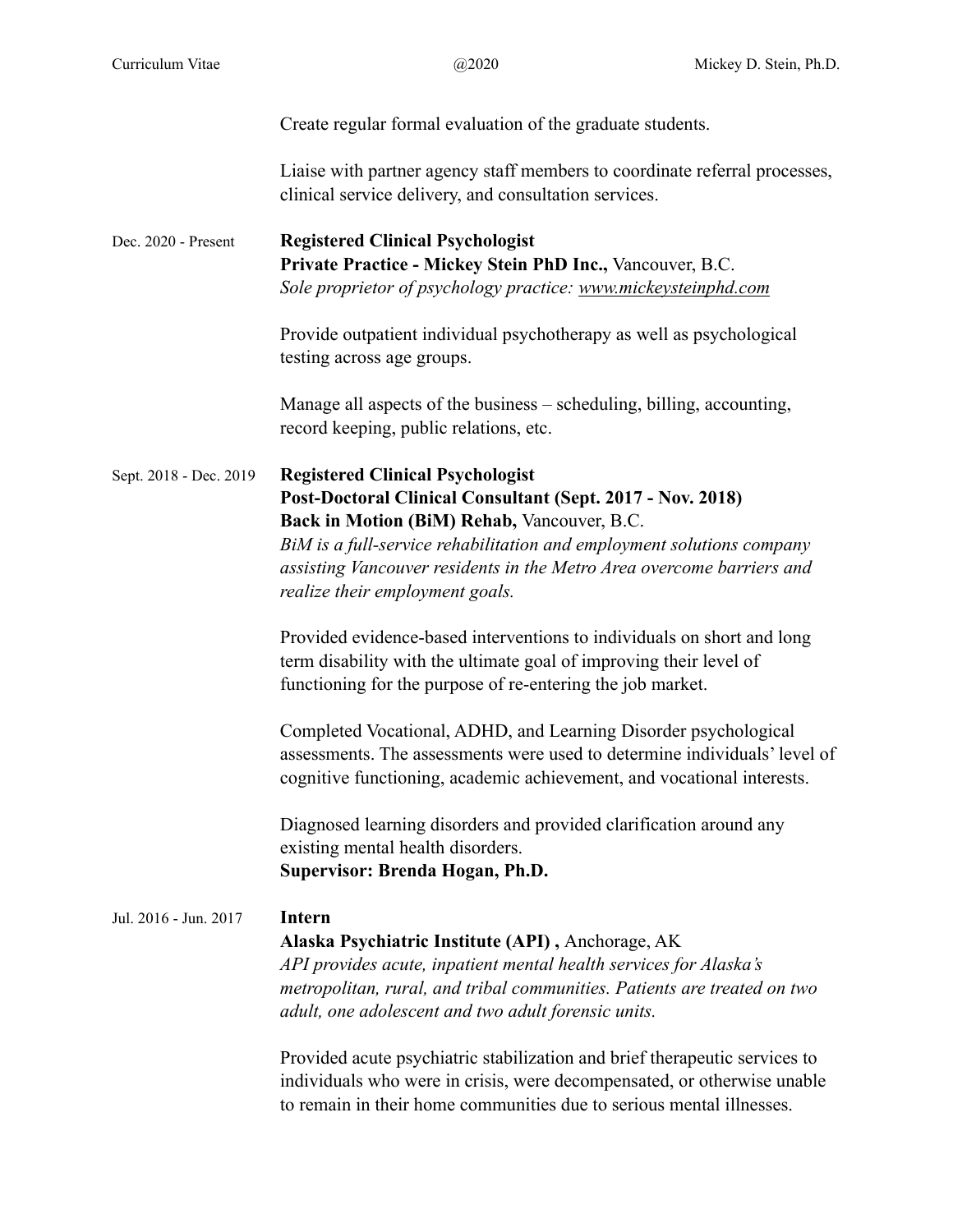Completed psychological evaluations with adolescents, adult, and geriatric patients.

Facilitated a wide range of therapeutic and psycho-educational groups on the civil units and a dual diagnosis therapy group on the forensic units.

Active member of an interdisciplinary treatment team where collaboration with psychiatrists, social workers, recreational therapists, occupational therapists, nurses, and psychiatric nursing assistants happened on a regular basis.

Supervised practicum students.  **Supervisor: Tamara Russell, Psy.D.**

## Sept. 2014 - Jun. 2015 **Practicum Student**

## **Comprehensive Crisis Services,** San Francisco, CA

*A mobile crisis intervention service for residents of San Francisco who are experiencing acute depression, suicidal ideation, homicidal ideation, psychosis, family violence, and violence within the community.* 

Provided emergency psychiatric crisis assessment/intervention services in the field, aimed at assessing immediate safety to self and/or others.

Conducted emergency involuntary hospitalization assessments.

Provided consultation services to consumers, housing support systems, mental health providers, and other community partners. Population included adults living within the city of San Francisco and children experiencing acute mental health issues, psychosis, suicidal and homicidal ideation, behavioral problems, juvenile involvement, and youth exposure to violence.

 **Supervisor: Donna Griffith, Ph.D.** 

# Jan. 2014 - Sep. 2014 **Practicum Student Private Practice with Carol Wong,** San Mateo, CA *Dr. Wong's private practice serves young children, school-age children, adolescents, and young adults/college students, specializing in Autism Spectrum, ADHD, and anxiety disorders.*

Co-led social skills groups for adolescents on the Autism Spectrum with ADHD and/or anxiety.  **Supervisor: Carol Wong, Ph.D.**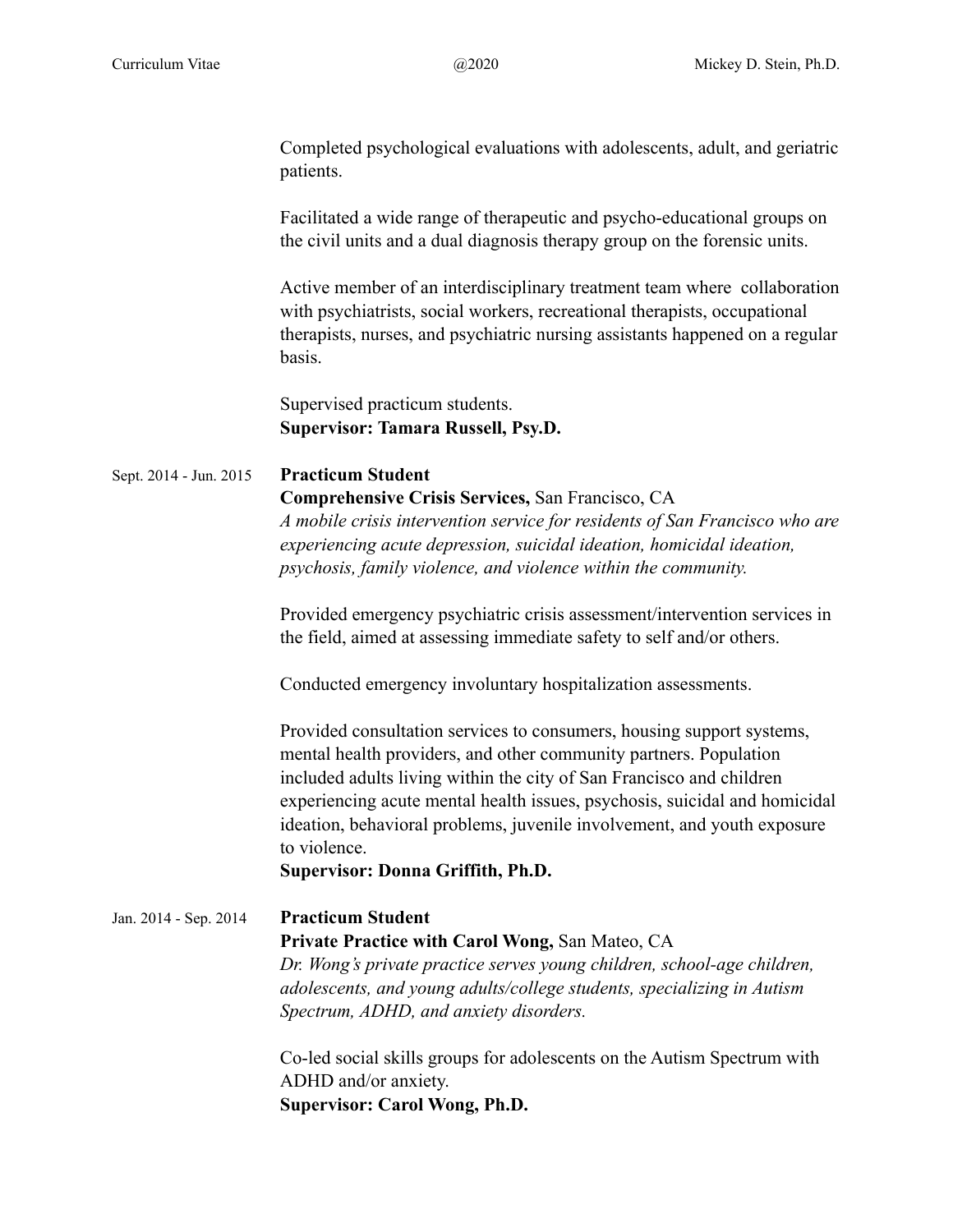| Aug. 2013 - Sep. 2014 | <b>Practicum Student</b><br>San Mateo Child and Family Treatment Collaborative, San Carlos, CA<br>Part of a multidisciplinary team within Edgewood Child and Family<br>Services providing care to children, youth, and their families as they<br>overcome the effects of trauma and neglect by proceeding through the<br>Child Protective Services system.<br>Provided individual and family therapy incorporating methods from CBT, |
|-----------------------|--------------------------------------------------------------------------------------------------------------------------------------------------------------------------------------------------------------------------------------------------------------------------------------------------------------------------------------------------------------------------------------------------------------------------------------|
|                       | play therapy, and supportive therapy.<br>Provided case management in collaboration with social workers.                                                                                                                                                                                                                                                                                                                              |
|                       | Supported with therapy provided in schools, residential, and community<br>settings.<br><b>Supervisor: Nancy Quiggle, Ph.D.</b>                                                                                                                                                                                                                                                                                                       |
| Jul. 2013 - Aug. 2013 | <b>Practicum Student</b><br>Quest Therapeutic Camps, Menlo Park, CA<br>An intensive summer program for youth, aged 6-18, experiencing mild to<br>moderate behavioral, emotional, and/or social difficulties. Individualized<br>treatment plans are made for each camper in the effort to address the most<br>consequential problematic behaviors. These goals are attained through<br>group and milieu therapy.                      |
|                       | Assisted in the direction, supervision, and organization of camp activities<br>in order to meet the intended camper outcomes.<br>Provided psychological support for campers between 6 and 17 years old,<br>who met criteria for Autistic Disorder, Conduct Disorder, Major<br>Depressive Disorder, Generalized Anxiety Disorder, Social Anxiety<br>Disorder, and Attention-Deficit Hyperactive Disorder.                             |
|                       | Attended parent meetings and provided ongoing communications and<br>engagement with parents.<br><b>Supervisor: Robert Field, Ph.D.</b>                                                                                                                                                                                                                                                                                               |
| Jun. 2010 - Jun. 2013 | Practicum Student, Kurt and Barbara Gronowski Clinic<br>Palo Alto University, Los Altos, CA<br>A community-based mental health care clinic affiliated with Palo Alto<br>University serving adults, adolescents, and children.                                                                                                                                                                                                        |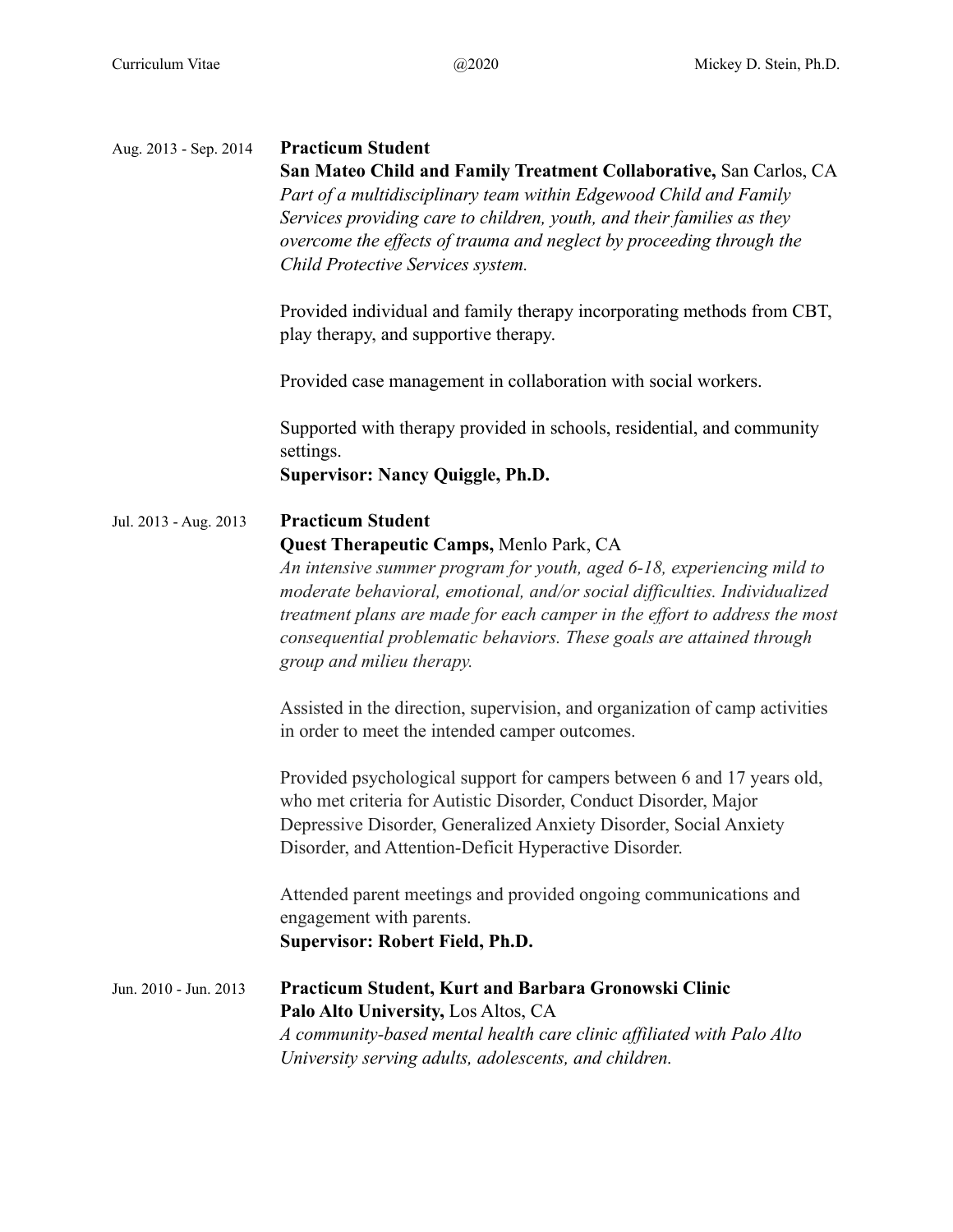Diagnosed using the DSM-IV-TR, wrote, and revised progress reports, terminations, intake assessments and treatment plans, and conducted phone screenings.

Provided individual interventions to patients between 21 and 58 years old, who met the criteria for various mental disorders, including Major Depressive Disorder, Generalized Anxiety Disorder, Attention-Deficit Hyperactive Disorder, Substance Abuse Disorder, Post-Traumatic Stress Disorder, and Paranoid Personality Disorder.

Utilized videotapes in individual and group supervision in order to facilitate learning and ameliorate patient care.

Administered, scored, and provided feedback for psychodiagnostic tests, to determine cognitive functioning and various levels of impairment to gauge change over time among patients.  **Supervisor: Kelly Yi, Ph.D.** 

# Dec. 2010 - Aug. 2011 **Respite Provider, Marymound, Winnipeg, MB**  *An agency supporting community-based services by providing safe living environments, academic preparation, therapeutic interventions, and advocacy for families in need.*

Aided foster parents in care of Aboriginal adolescents with Fetal Alcohol Spectrum Disorder (FASD).

Helped patients engage in activities outside of the home, including the facilitation of social interactions, cooperative play, and an array of basic interpersonal skills.  **Supervisor: Lisa Scrivens**

## **Research Experience**

May 2015 - Mar. 2016 **Research Assistant, Fitzpatrick's Eating Disorder Lab Department of Psychiatry & Behavioral Sciences Stanford University,** Palo Alto, CA *A neuroscience lab and inpatient unit in the Department of Psychiatry and Behavioral Sciences at Stanford University aimed at assessing eating disorders and evaluation of treatments for children and adolescents.* 

> Administered, scored, and interpreted neuropsychological assessments for research participants.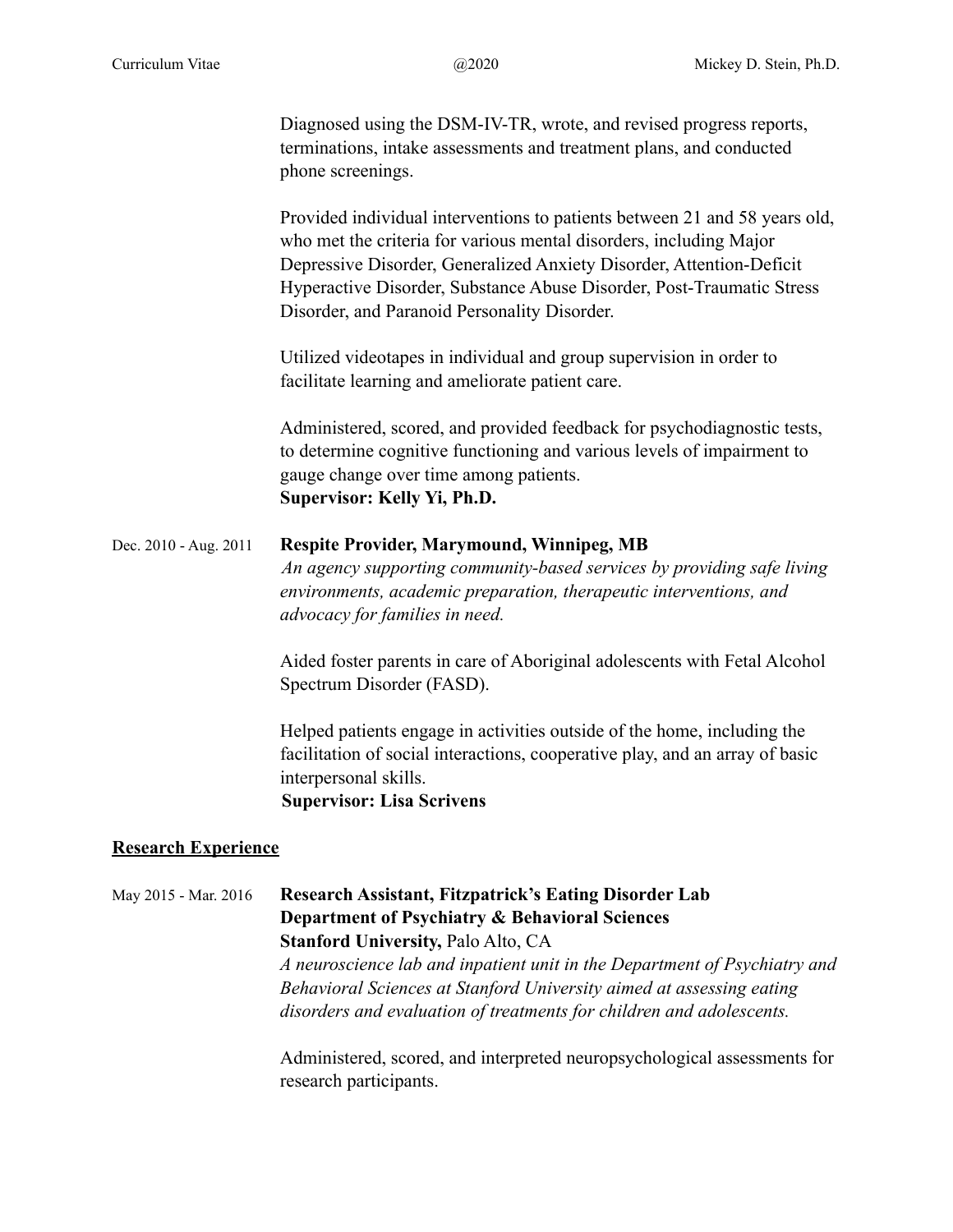|                       | Co-facilitated process groups, psychoeducational groups, an individual/<br>family therapy sessions for adolescents receiving inpatient treatment.<br>Supervisor: Kathleen Kara Fitzpatrick, Ph.D.                                                                                                   |
|-----------------------|-----------------------------------------------------------------------------------------------------------------------------------------------------------------------------------------------------------------------------------------------------------------------------------------------------|
| Apr. 2014 - Mar. 2016 | <b>Research Assistant, The Etkin Lab</b><br>Department of Psychiatry & Behavioral Sciences<br><b>Stanford University</b><br>Palo Alto, CA                                                                                                                                                           |
|                       | A neuroscience lab in the Department of Psychiatry and Behavioral<br>Sciences at Stanford University and in the Mental Illness Research at Palo<br>Alto, VA with a focus on examining the neuroscience of emotion regulation<br>within Depression, Anxiety, and Post-Traumatic Stress Disorder.     |
|                       | Assessed clinical intakes to ascertain potential study participants that<br>included personal, medical and neuropsychological history and current<br>symptoms in the context of possible underlying neurological, general<br>medical or psychiatric conditions for research studies.                |
|                       | Administered and scored cognitive, neurological, and psychodiagnostic<br>tests to examine functioning pre and post-treatment.                                                                                                                                                                       |
|                       | Taught incoming students/professionals the mechanics of the<br>psychodiagnostic tests.<br>Supervisor: Amit Etkin, MD, Ph.D.                                                                                                                                                                         |
| Feb. 2013-Sep. 2015   | <b>Dissertation Research</b><br>Palo Alto University, Palo Alto, CA<br>The aim of this study is to explore psychotherapy treatment outcomes<br>when utilizing Systematic Treatment Selection, a common factor<br>principles-based approach used during supervision at a training clinic.            |
|                       | Study Name: "The Impact of a Common Factors, Principle-Based<br>Supervisory Approach on Treatment Outcomes at a Psychology Training<br>Clinic."<br>Committee: Chair, Larry E. Beutler, Ph.D.<br>Reader: Nancy A. Haug, Ph.D., and Bruce Bongar, Ph.D.                                               |
| Jul. 2012 - Nov. 2012 | <b>Research Assistant</b><br>Palo Alto University, Palo Alto, CA<br>The grounds for this exploratory study was to evaluate the consistencies of<br>the disposition process across California juvenile probation in the hope of<br>identifying a common element related to assessment and treatment. |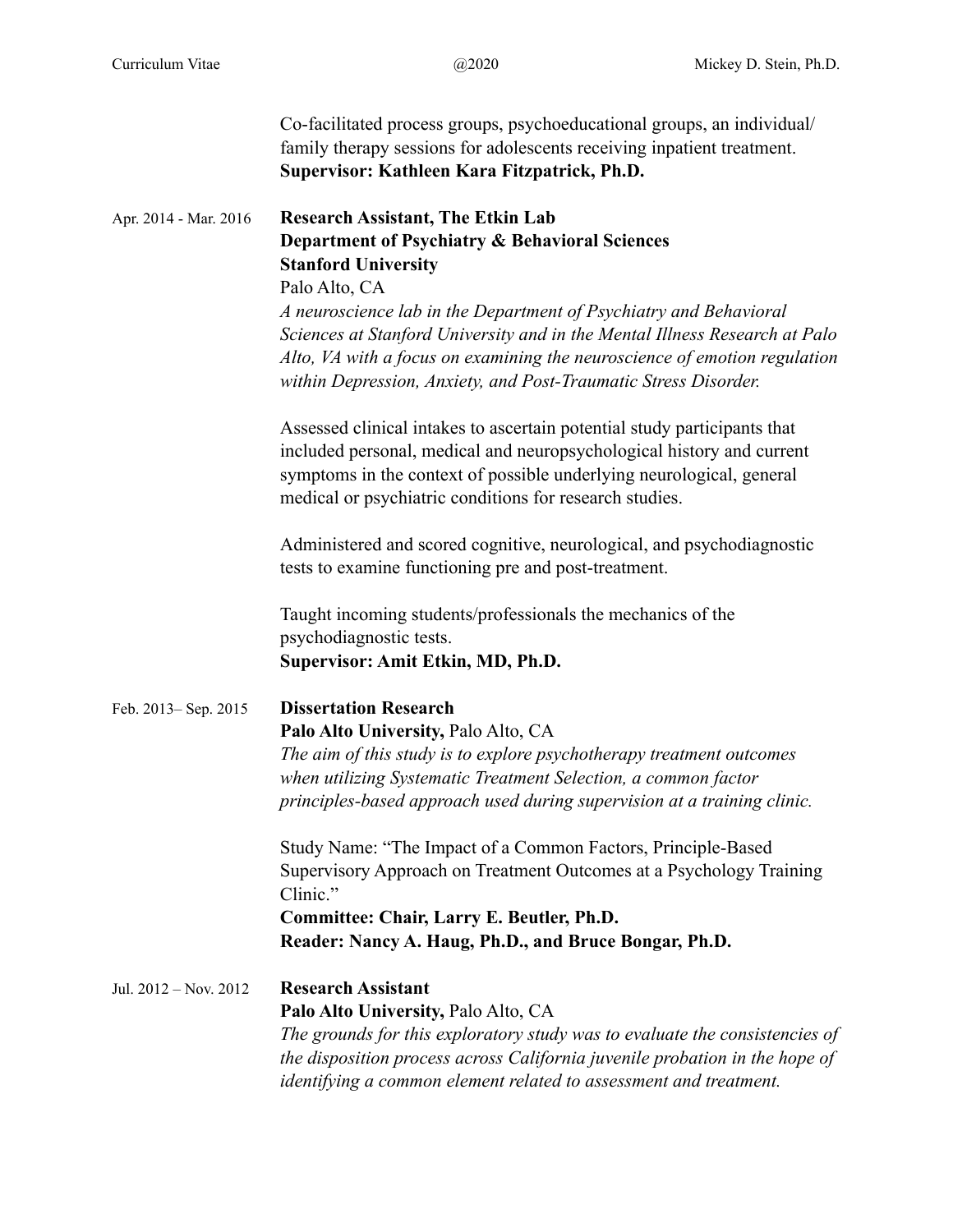Arranged phone interviews with Probation Officers and asked predetermined questions to test disproportionate prevalence rates of mental health disorders among adolescents across counties in the state of California. Sent letters to 58 California county juvenile probation departments requesting their county disposition report forms. **Advisor: Larry E. Beutler, Ph.D.**  Oct. 2011– May. 2012 **Research Assistant Palo Alto University,** Palo Alto, CA *The purpose of this study was to assess narrative competencies among children with ADHD.*  Coded narratives using a Story Grammar Rating Form and the Causal Network Model. **Advisor: Robert Russell, Ph.D.**  Aug. 2009 – May. 2010 **Thesis Research, Rat Laboratory University of Winnipeg,** Winnipeg, MB *The purpose of this study was to evaluate predictions of the scalar timing theory in rats.*  Conducted appetitive conditioning experiments in rats, which involved data input, analysis using Prism and SPSS, write-up, and oral defences.  **Advisor: Douglas Williams, Ph.D.**  May. 2010 – Aug. 2010 **Research Assistant, Rat Laboratory University of Winnipeg,** Winnipeg, MB *The purpose of this study was to see if chronic unpredictable stress would increase the likelihood of rats to develop alcohol dependence (drug seeking behavior).*  Conducted stress-inducing experiments with rats. **Advisor: Harinder Aujla, Ph.D.** 

## **Teaching Experience**

Jan. 2016 - Mar. 2016 **Teaching Assistant, Developmental Psychology, Research Methods and Statistics De Anza College,** Cupertino, CA

Lectured classes.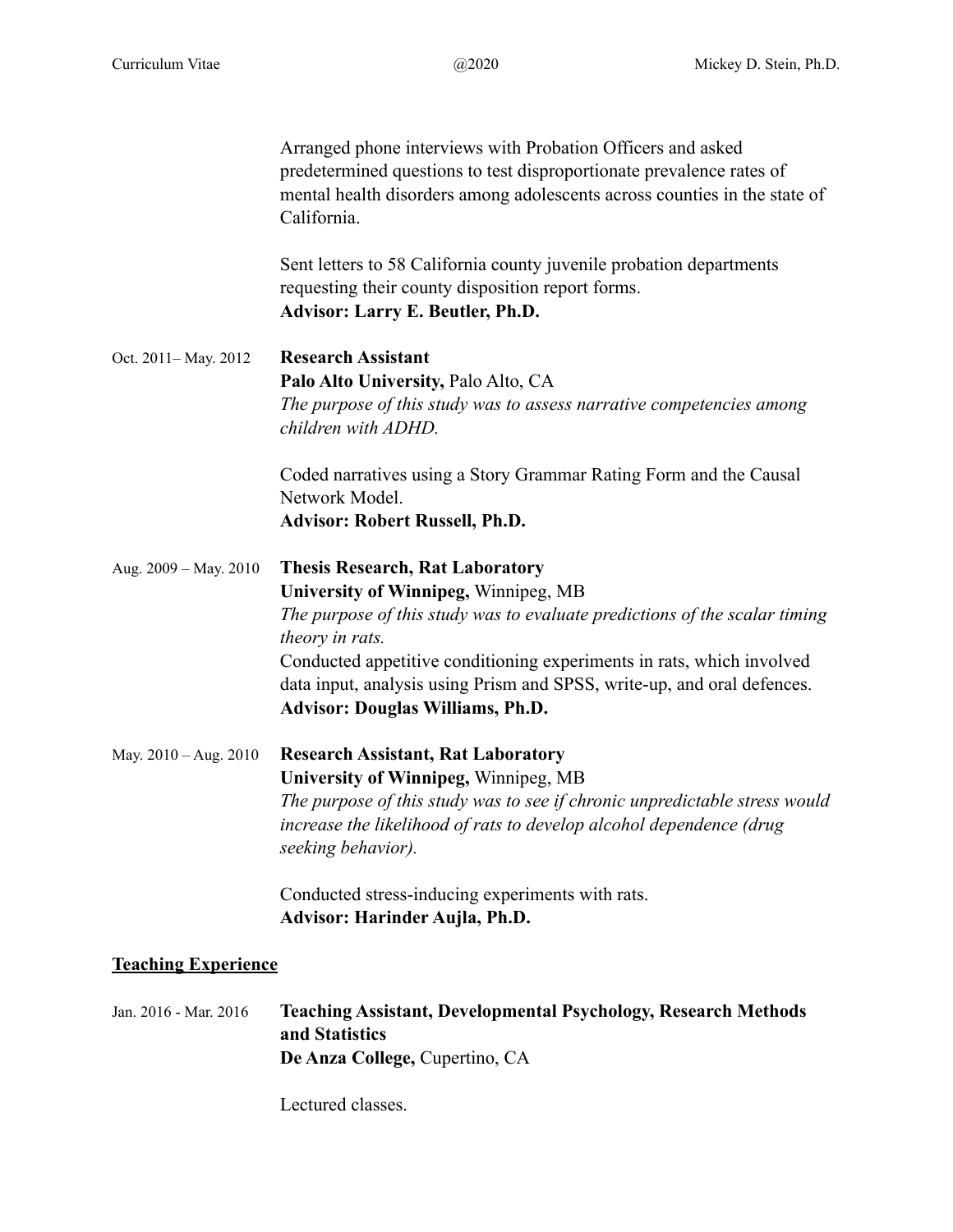#### Provided individual tutoring for students.

 Graded papers and exams. **Supervisor: Paul Marcille, Ph.D.** 

Oct. 2014 - Sep. 2016 **Graduate Tutor, Statistics for Behavioral Sciences, Writing Palo Alto University,** Palo Alto, CA

> Provided individual tutoring for students. **Supervisor: Ana Castrillo, Psy.D.**

## **Professional Publications**

- **Stein, M.,** Beutler, L. E., Kimpara, S.**,** Haug, N., Someah, K., Edward, C. & Macias, S. (in press). Casting and Advocacy Model of Training Helpers: Principle-Based Supervision in a Training Clinic to Strengthen Health and Well-being. In A. Di Fabio, *Psychology of Sustainability in Organizations: New Perspectives for Healthy Business, Harmonization and Decent Work.* New York: Springer Publisher.
- Beutler, L. E., Someah, K., & **Stein, M.** (2017). Patient Factors in Treatment. Publications. In Wenzel, A. E. (Ed), *Sage Encyclopedia of Abnormal and Clinical Psychology.* (pp. 24991-2492)*.* New York: Sage Publications, Inc*.* doi**:** 10.4135/9781483365817.n1000
- Holt, H., Beutler, L. E., Kimpara, S., Macias, S., Haug, N. A., Shiloff, N., Goldblum, P., Tempkin, R. S., & **Stein, M.** (2015). Evidence-based supervision: Tracking outcome and teaching principles of change in clinical supervision to bring science to integrative practice. *Psychotherapy*, *52*(2), 185-189. doi:10.1037/a0038732
- Forrester, B., Wong, G., Kimpara, S., Miscevic, N., Holt, H., & **Stein, M.** (2013). Bridging research and practice in community-based minor consent treatment program. *The Clinical Psychologist, American Psychological Association*, 66(1), 4-7.
- Beutler, L. E., Forrester, B., Holt, H., & **Stein, M.** (2013). Common, specific, and cross-cutting psychotherapy interventions. *Psychotherapy*, *50*(3), 298-301. doi:10.1037/a0032405

## **Posters**

Someah, K., Edwards, C., **Stein, M.,** & Beutler, L. E. (2015, August). *Meta Analysis: Functional Impairment.* Paper presentation at the seventh Asian Association of Indigenous and Cultural Psychology, Bandung, Indonesia.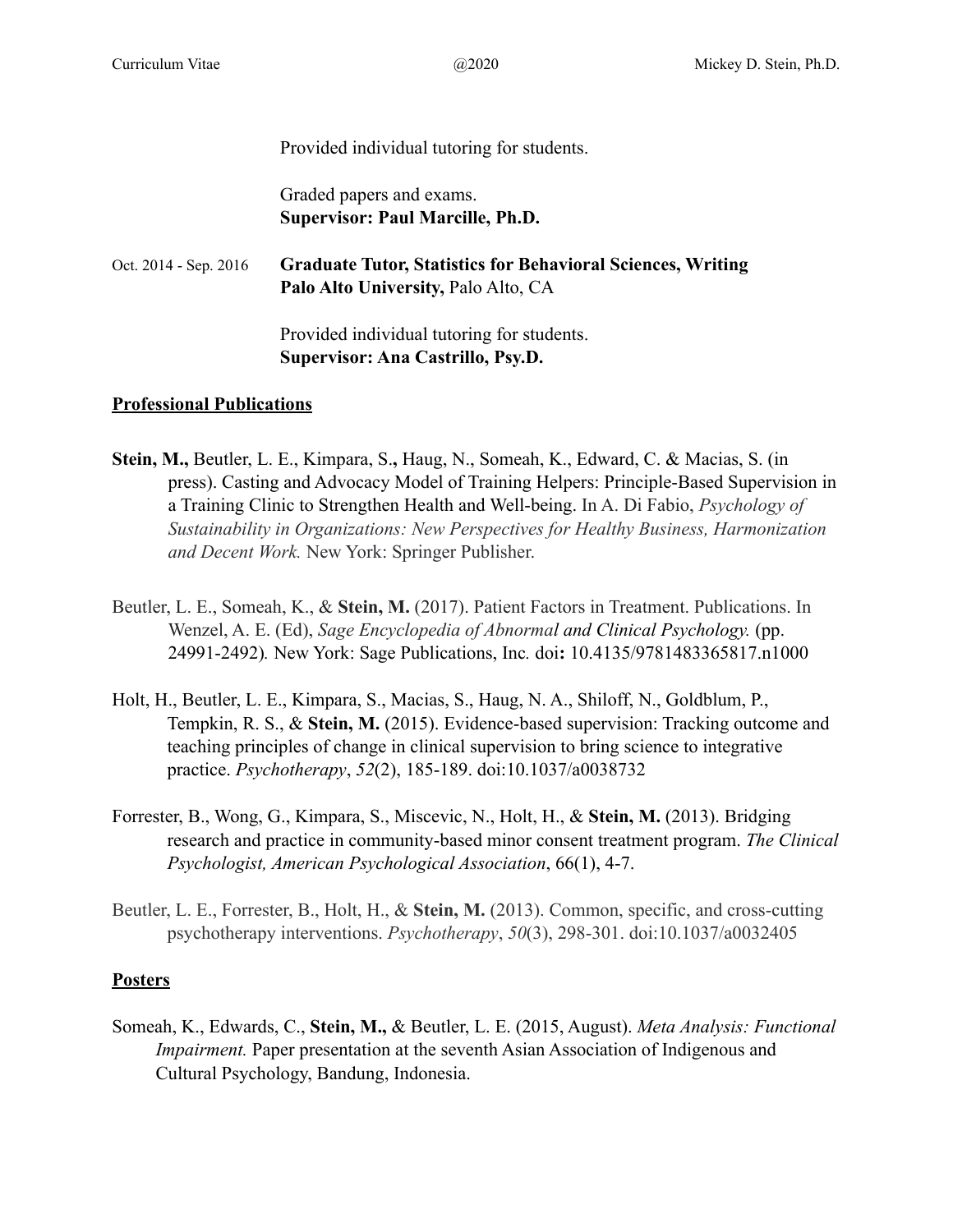- Beutler, L. E., Kimpara, S., **Stein, M.,** & Holt, H. (2015, August). *An evidenced Based Integrative Model for Teaching Psychotherapy.* Poster session presented at the meeting of the American Psychological Association Annual Convention, Toronto, ON, Canada.
- Beutler, L. E., Kimpara, S. Holt, H., & **Stein, M.** (2015, June) *Systematic Treatment Selection: 8 Evidence-Based Principles in Supervision training*. International Society of Psychotherapy Research, Philadelphia, PA.
- Someah, K., **Stein, M.,** Edwards, C., & Beutler, L. E. (2015, May). *Meta Analysis: Functional Impairment.* Poster session presented at the Western Psychological Association, Las Vegas, NV.
- Beutler, L. E., Kimpara, S., Holt, H., & **Stein, M.** (2015, January). *An Evidence-Based Integrative Model for Teaching Psychotherapy.* Poster session presented at the Society for Psychotherapy Research, Orlando, FL.
- **Stein, M.,** Forrester, B., Holt, H. DiVitale, S., & Beutler, L. E. (2013, August). *Cultural Formulation Training for California Juvenile Probation Officers.* Poster session presented at the meeting of the American Psychology Association Annual Conference, Honalulu, HI.
- Forrester, B., **Stein, M.,** Holt, H. & Beutler, L. E. (2013, August). *An Evaluation of the Effectiveness of Self-Report Measures in Juvenile Probation.* Poster session presented at the meeting of the American Psychology Association Annual Convention, Honolulu, HI.
- Forrester, B., Holt, H., **Stein, M.,** & Beutler, L. E. (2013, March). *A systematic review of California juvenile probation disposition data gathering and reporting*. Poster session presented at the meeting of American Psychology-Law Annual Conference, Portland, OR.
- Forrester, B., Boyer, A., Holt, H., Shiue, C., **Stein, M,** Tomlins, J., & Beutler, L. E. (2012, June). *Innerlife: The technological application for Systematic Treatment Selection. Society of* Psychotherapy Research Annual Conference, Virginia, VA.
- Chuchmuch, J. A., **Stein, M.,** & Williams, D. A. (2010, June). *Multiple Interval Generalization in Rats*. Pavlovian Society Meeting, Baltimore, MD.
- **Stein, M.** & Williams, D. (2010, April). *Summation of Timing Functions in Appetitive Pavlovian Conditioning in Rats*. Paper presented at the University of Winnipeg undergraduate conference, Winnipeg, MB.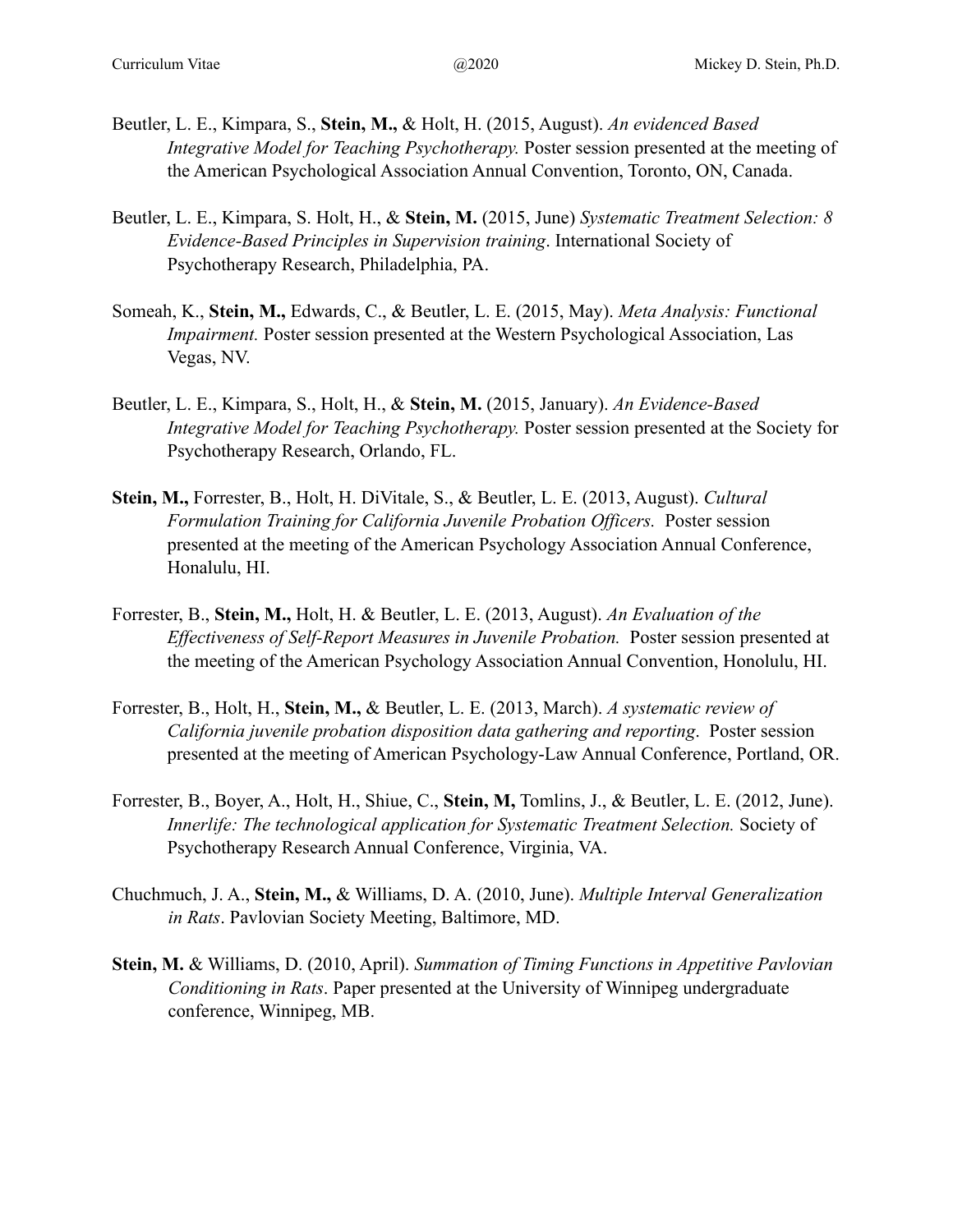# **Professional Affiliations**

| May. 2019 - Present     | Canadian Psychological Association                                    |
|-------------------------|-----------------------------------------------------------------------|
| Sept. 2011 - Sept. 2017 | American Psychological Association student affiliate member           |
| Sept. 2011 - Jun. 2016  | Society of Clinical Psychology (Division 12) student affiliate member |
| Feb. 2013 - Feb. 2014   | Campus Representative – Palo Alto University                          |
| Sept. 2011 - Jun. 2016  | California Psychological Association student affiliate member         |